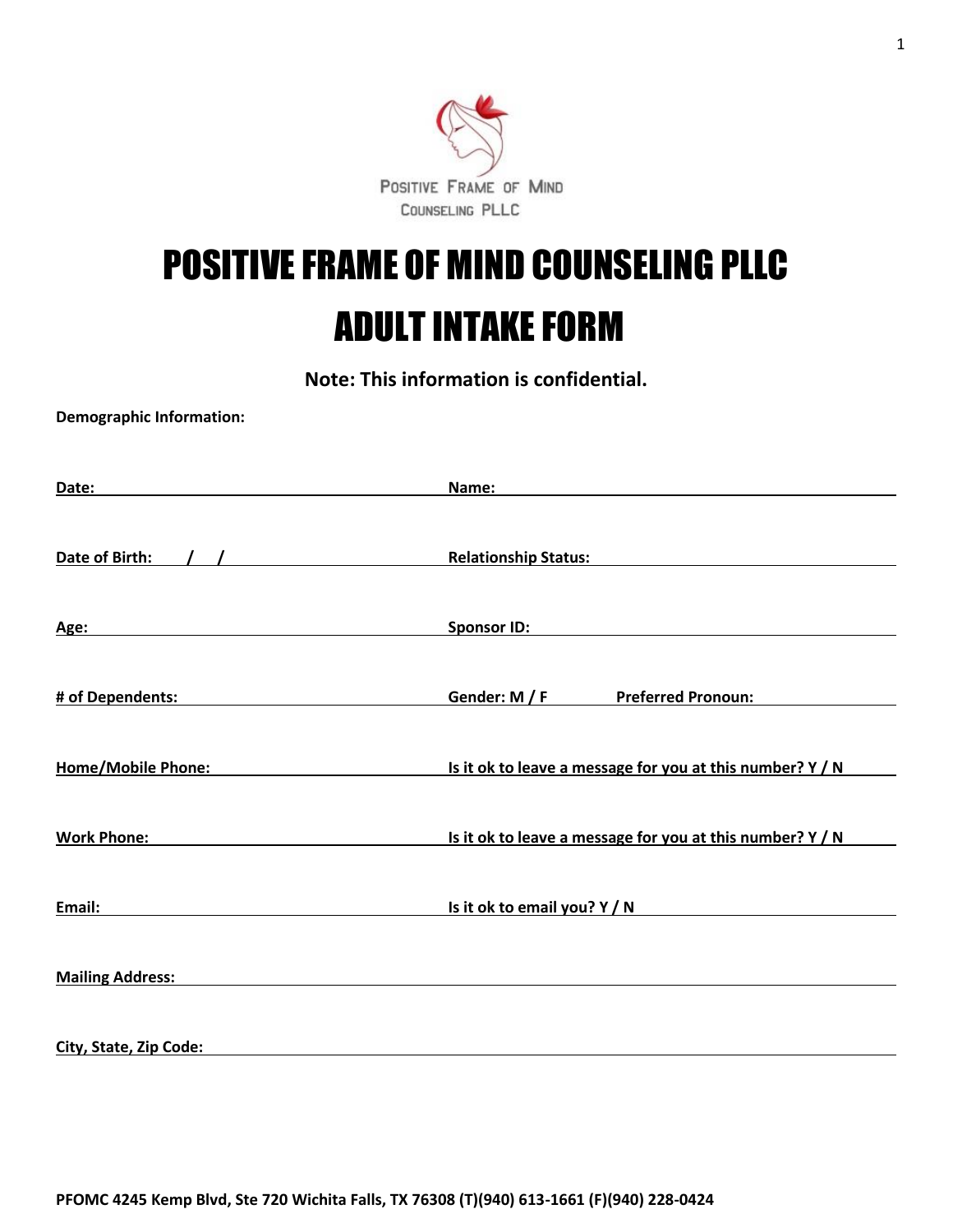| Current Occupational Status: (i.e., F/T, P/T, self-employed, student, returning to work):                                                                                                                                           |                            |                                                                                                                                                                                                                                    |
|-------------------------------------------------------------------------------------------------------------------------------------------------------------------------------------------------------------------------------------|----------------------------|------------------------------------------------------------------------------------------------------------------------------------------------------------------------------------------------------------------------------------|
| <u>Highest Grade/Degree:</u> National Property of Degree Manual Property of Degree:                                                                                                                                                 |                            |                                                                                                                                                                                                                                    |
| Medical Doctor's Name: Manual Property of the Medical Doctor's Name:                                                                                                                                                                |                            | <b>Medical Doctor's Phone #:</b>                                                                                                                                                                                                   |
| Psychiatrist's Name: Name and Allen and Allen and Allen and Allen and Allen and Allen and Allen and Allen and                                                                                                                       |                            | <b>Psychiatrist's Phone #:</b> Note that the system of the system of the system of the system of the system of the system of the system of the system of the system of the system of the system of the system of the system of the |
| <b>Emergency Contact Name:</b> Name and Name and Name and Name and Name and Name and Name and Name and Name and Name and N                                                                                                          |                            | <b>ER Contact Relationship:</b>                                                                                                                                                                                                    |
| <b>Emergency Contact Phone:</b> Note that the set of the set of the set of the set of the set of the set of the set of the set of the set of the set of the set of the set of the set of the set of the set of the set of the set o |                            | How were you referred?                                                                                                                                                                                                             |
| If client is a minor for a family session please fill out the following:                                                                                                                                                            |                            |                                                                                                                                                                                                                                    |
|                                                                                                                                                                                                                                     |                            |                                                                                                                                                                                                                                    |
|                                                                                                                                                                                                                                     |                            |                                                                                                                                                                                                                                    |
| In regards to Texas law, a custodial parent must provide the most recent custodial agreement to protect the legal<br>rights of the child. Please bring a copy of agreement to the first family session.                             |                            |                                                                                                                                                                                                                                    |
| Children will not be seen without the document in the file. Please indicate if you are required to provide proof of<br>custody. Yes<br>No                                                                                           | (please initial not check) |                                                                                                                                                                                                                                    |
| Please list all family members in your household:                                                                                                                                                                                   |                            |                                                                                                                                                                                                                                    |
| Name:                                                                                                                                                                                                                               | <b>Date of Birth</b>       |                                                                                                                                                                                                                                    |
|                                                                                                                                                                                                                                     |                            |                                                                                                                                                                                                                                    |
|                                                                                                                                                                                                                                     |                            |                                                                                                                                                                                                                                    |
|                                                                                                                                                                                                                                     |                            |                                                                                                                                                                                                                                    |
|                                                                                                                                                                                                                                     |                            |                                                                                                                                                                                                                                    |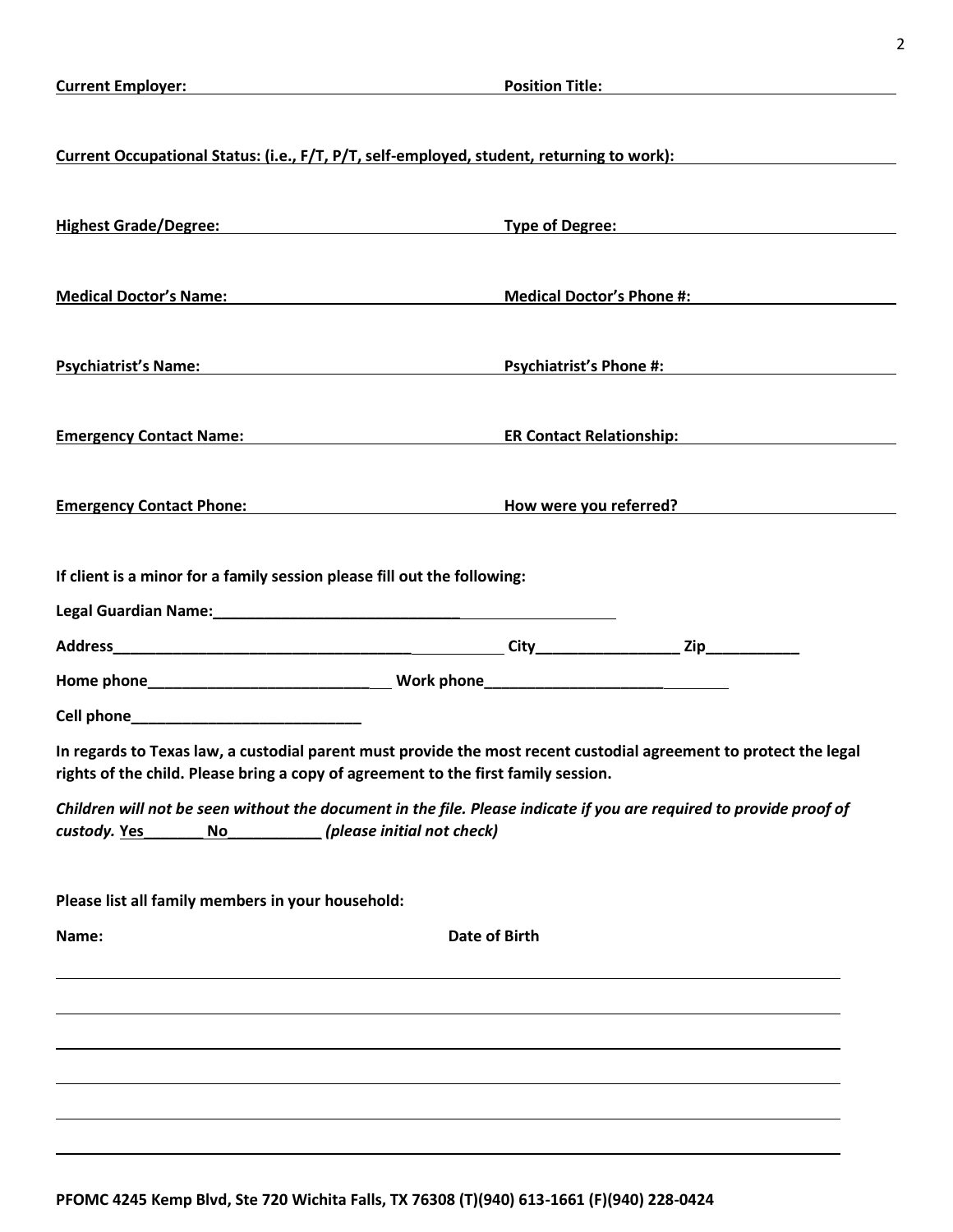## **Current Concerns:**

| What concern brings you in?                                                                                       |          |               |                    |  |
|-------------------------------------------------------------------------------------------------------------------|----------|---------------|--------------------|--|
| Estimate the severity of this concern: Mild                                                                       | Moderate | <b>Severe</b> | <b>Very Severe</b> |  |
| When did this concern begin (give dates)?                                                                         |          |               |                    |  |
|                                                                                                                   |          |               |                    |  |
| Please describe significant events occurring at that time, or since then, which may relate to the development or  |          |               |                    |  |
| maintenance of this concern:                                                                                      |          |               |                    |  |
|                                                                                                                   |          |               |                    |  |
| Are you having any difficulties/stressors in your current job? If so, please briefly describe those difficulties. |          |               |                    |  |
|                                                                                                                   |          |               |                    |  |
| What do you hope to accomplish in counseling?                                                                     |          |               |                    |  |
|                                                                                                                   |          |               |                    |  |
| Appetite: Any changes in appetite recently? (Please describe)                                                     |          |               |                    |  |
|                                                                                                                   |          |               |                    |  |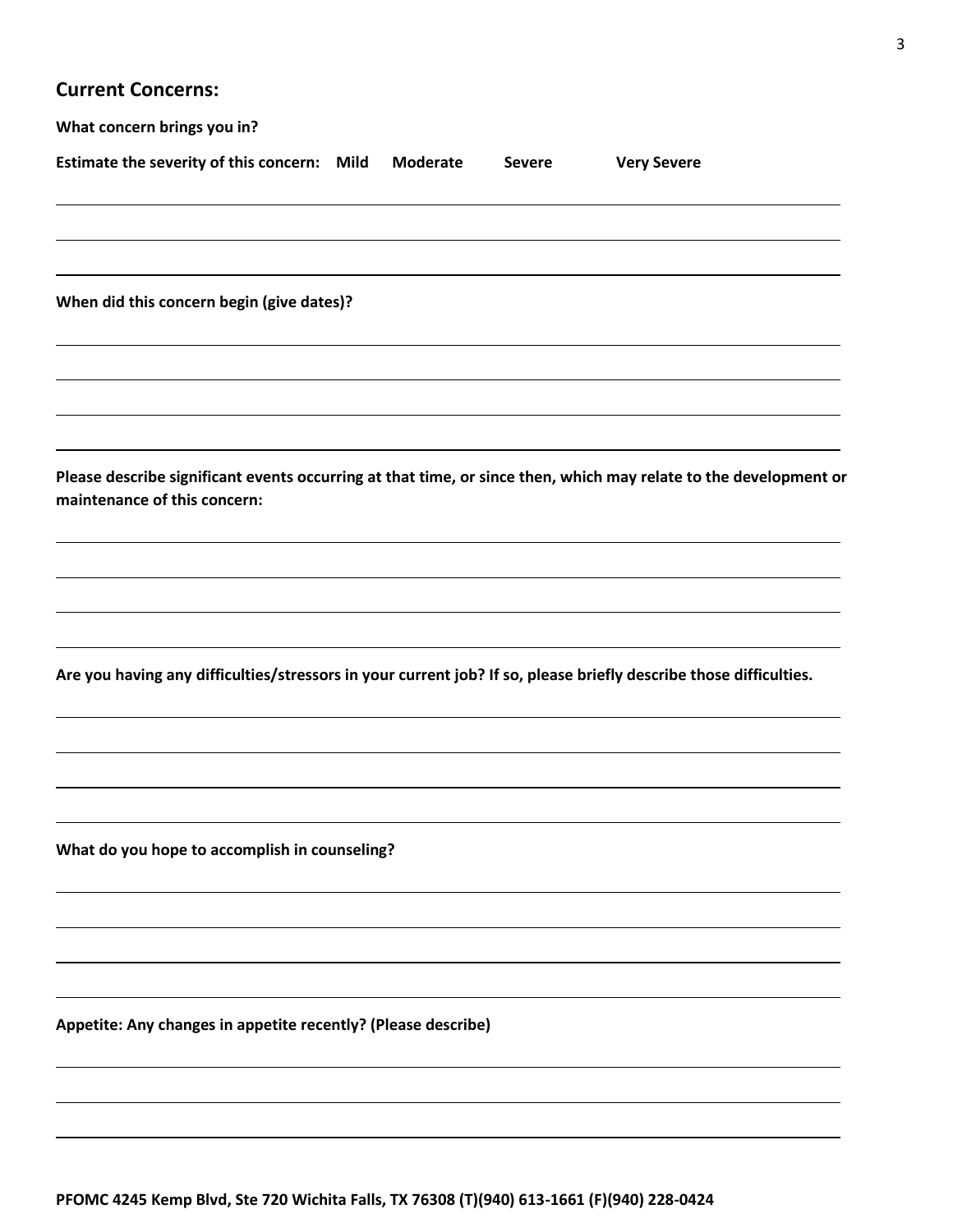# **Military History**

| Are you or were you a member of the armed services? If so please list what branch: _______________ |
|----------------------------------------------------------------------------------------------------|
| Were you involved in combat? Yes__________ No___________                                           |
|                                                                                                    |
| Were you treated for this trauma and where did treatment take place?                               |
|                                                                                                    |
| Sleep:                                                                                             |
| Any changes in sleep recently?                                                                     |
|                                                                                                    |
|                                                                                                    |
|                                                                                                    |
| Usual hours of sleep _________ Current hours of sleep_________                                     |
| Problems falling asleep or staying asleep? (Please describe)                                       |
|                                                                                                    |
|                                                                                                    |
|                                                                                                    |
|                                                                                                    |
|                                                                                                    |
|                                                                                                    |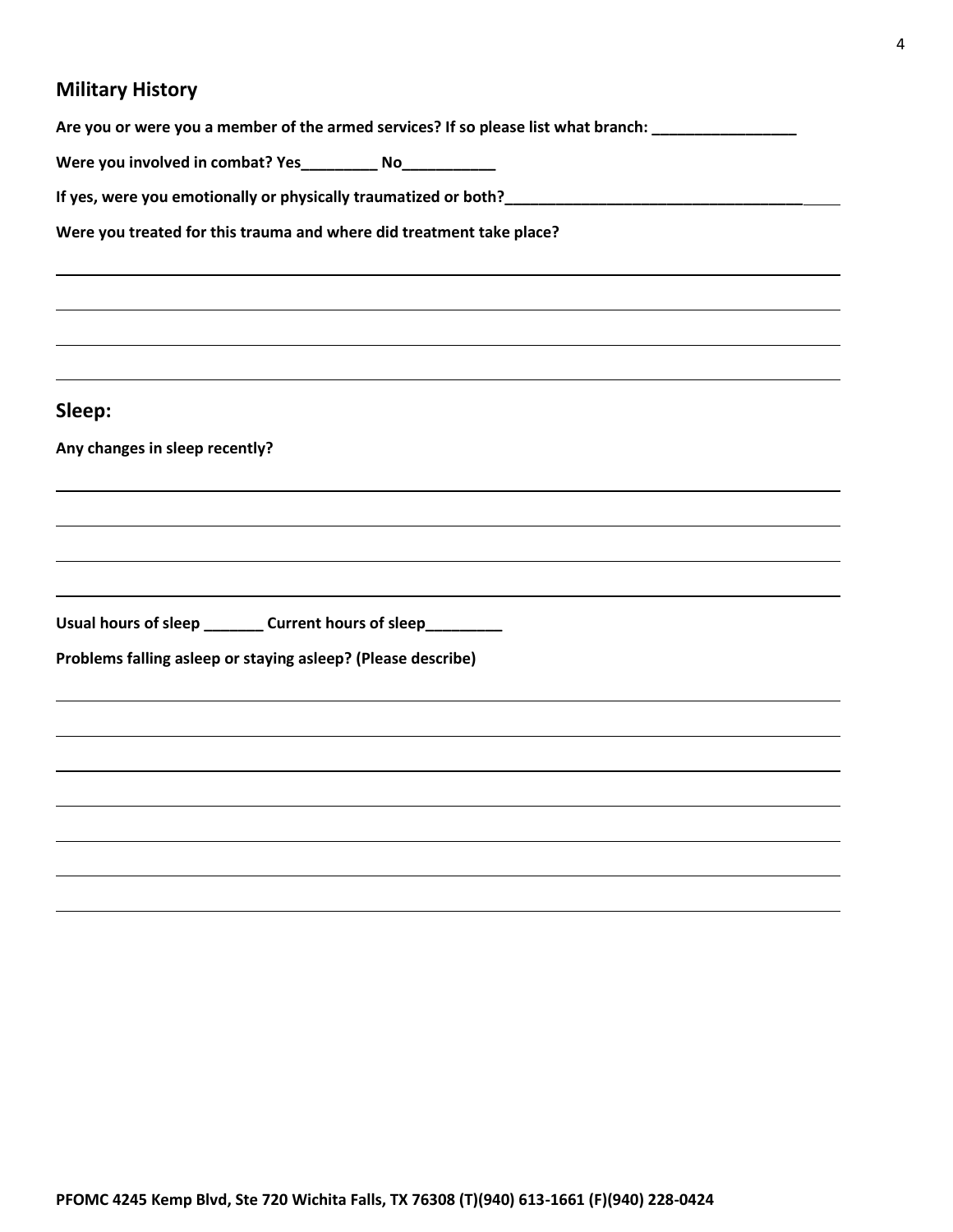#### **Behavior – circle any of the following behaviors that apply to you:**

| <b>Overeat</b>          | <b>Suicidal attempts</b>   | Can't keep a job  | Take drugs                 | <b>Compulsions</b>                |
|-------------------------|----------------------------|-------------------|----------------------------|-----------------------------------|
| Insomnia                | <b>Vomiting</b>            | Smoke             | Take too many risks        | Odd behavior                      |
| Withdrawal              | Lack of motivation         | Drink too much    | <b>Nervous tics</b>        | <b>Eating problems</b>            |
| Work too hard           | <b>Procrastination</b>     | Sleep disturbance | Crying                     | <b>Impulsive reactions</b>        |
| <b>Phobic avoidance</b> | <b>Outbursts of temper</b> | Loss of control   | <b>Aggressive behavior</b> | <b>Concentration difficulties</b> |

#### **Feelings – circle any of the following feelings that apply to you:**

| Angry             | Guilty          | Unhappy          | Annoved        | <b>Happy</b>   | <b>Bored</b>    | Sad               |
|-------------------|-----------------|------------------|----------------|----------------|-----------------|-------------------|
| <b>Conflicted</b> | <b>Restless</b> | <b>Depressed</b> | Regretful      | Lonely         | <b>Anxious</b>  | <b>Hopeless</b>   |
| <b>Contented</b>  | Fearful         | <b>Hopeful</b>   | <b>Excited</b> | Panicky        | <b>Helpless</b> | <b>Optimistic</b> |
| Energetic         | Relaxed         | Tense            | <b>Envious</b> | <b>Jealous</b> | Apathetic       | Others:           |

#### **Physical – circle any of the following symptoms that apply to you:**

| <b>Headaches</b>           | <b>Stomach trouble</b>   | Skin problems             | <b>Dizziness</b>             | <b>Tics</b>                |
|----------------------------|--------------------------|---------------------------|------------------------------|----------------------------|
| Dry mouth                  | <b>Palpitations</b>      | <b>Fatigue</b>            | <b>Burning or itchy skin</b> | <b>Muscle spasms</b>       |
| <b>Twitches</b>            | <b>Chest pains</b>       | <b>Tension</b>            | <b>Back pain</b>             | Rapid heart beat           |
| <b>Sexual disturbances</b> | <b>Tremors</b>           | Unable to relax           | <b>Fainting spells</b>       | <b>Blackouts</b>           |
| <b>Bowel disturbances</b>  | <b>Hear things</b>       | <b>Excessive sweating</b> | <b>Tingling</b>              | <b>Watery eyes</b>         |
| <b>Visual disturbances</b> | <b>Numbness</b>          | <b>Flushes</b>            | <b>Hearing Problems</b>      | <b>Diarrhea</b>            |
| Constipation               | <b>Heart Problems</b>    | <b>Nausea</b>             | <b>Vomiting</b>              | <b>High blood pressure</b> |
| Insomnia                   | Don't like being touched |                           |                              |                            |

#### **Biological Factors:**

**Do you have any current concerns about your physical health? Please specify:** 

**Past/present medical conditions and treatment outcome, if any:**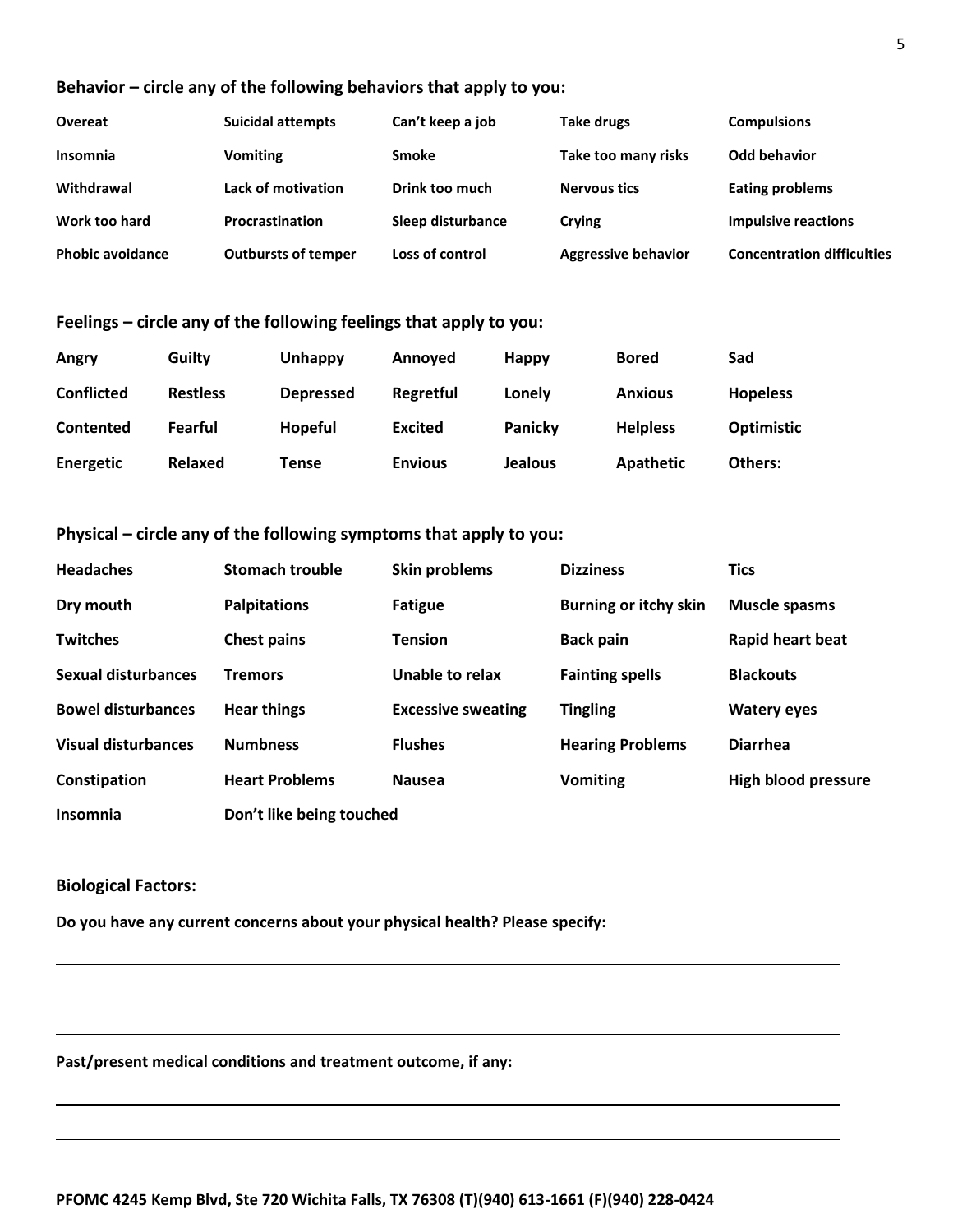**Please list all medicines you are currently taking, or have taken during the past 6 months (include any medicines that were prescribed or taken over the counter):** 

| <b>Medication</b> | <b>Dose</b>                                                  | Frequency By whom (psychiatrist, endocrinologist, etc.)                                                |
|-------------------|--------------------------------------------------------------|--------------------------------------------------------------------------------------------------------|
|                   |                                                              |                                                                                                        |
|                   |                                                              |                                                                                                        |
|                   |                                                              |                                                                                                        |
|                   |                                                              |                                                                                                        |
|                   |                                                              |                                                                                                        |
|                   |                                                              |                                                                                                        |
|                   |                                                              |                                                                                                        |
|                   |                                                              | Please report any major illness or accidents you've had in your life:                                  |
|                   |                                                              |                                                                                                        |
|                   |                                                              |                                                                                                        |
|                   |                                                              | Please report any medical and/or psychiatric conditions of your immediate family (parents & siblings): |
|                   |                                                              |                                                                                                        |
|                   |                                                              | Do you have any allergies? If so please list and describe reaction to allergy:                         |
|                   |                                                              |                                                                                                        |
|                   | Do you get regular exercise? If so, what type and how often? |                                                                                                        |
|                   |                                                              |                                                                                                        |
|                   |                                                              |                                                                                                        |
|                   |                                                              |                                                                                                        |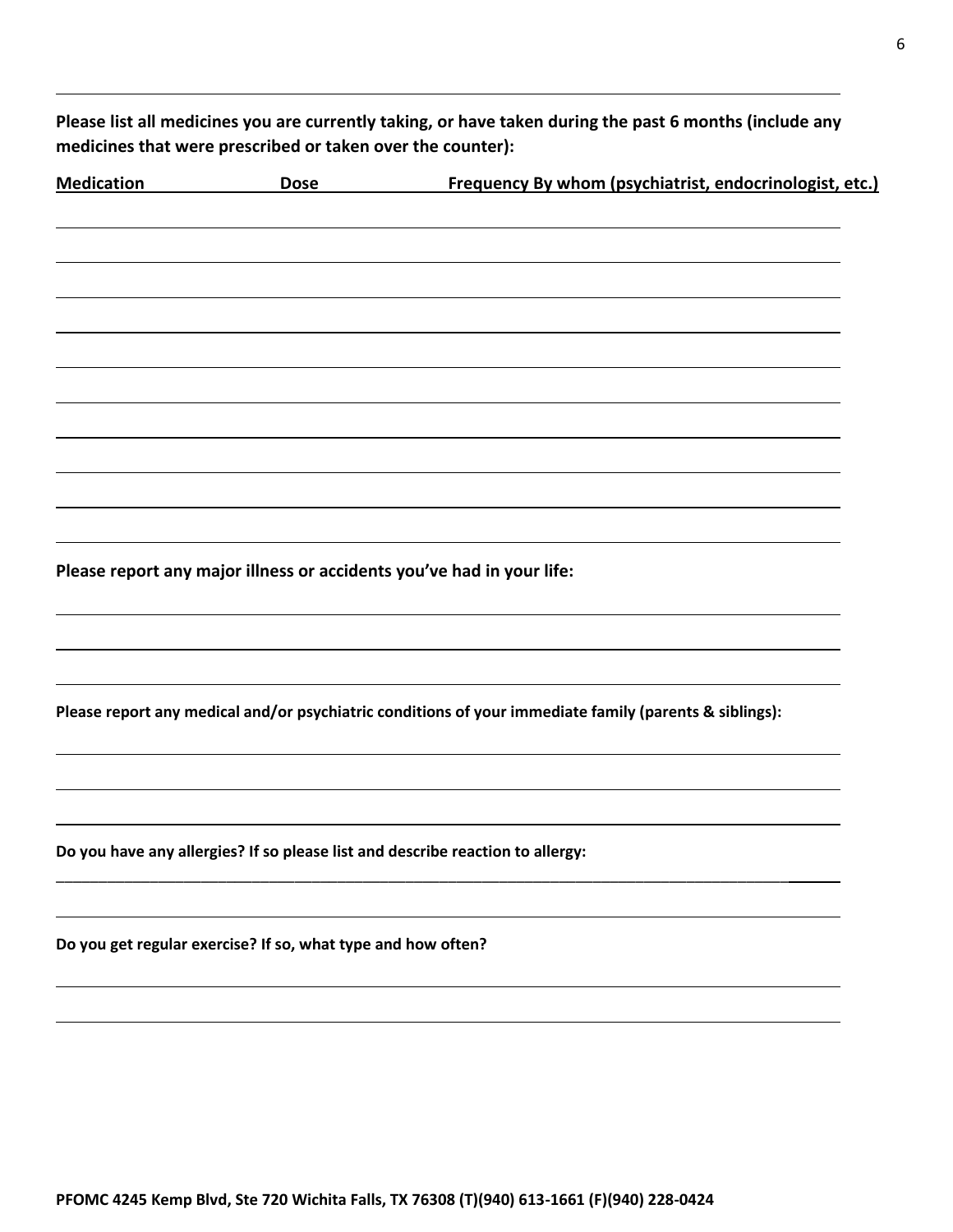#### **Treatment History:**

Have you been in therapy before or received any prior professional assistance for your concerns by a psychiatrist or counselor? If so, please give dates of treatments and results:

| Therapist/Hospital                            | <b>Dates</b> | Phone | <b>Initial Reason</b> | Outcome                                                                                                            |
|-----------------------------------------------|--------------|-------|-----------------------|--------------------------------------------------------------------------------------------------------------------|
|                                               |              |       |                       |                                                                                                                    |
|                                               |              |       |                       |                                                                                                                    |
|                                               |              |       |                       |                                                                                                                    |
|                                               |              |       |                       |                                                                                                                    |
| <b>Suicide Attempt/s or Violent Behavior:</b> |              |       |                       |                                                                                                                    |
| Reason<br>Age                                 |              |       | <b>Circumstance</b>   |                                                                                                                    |
|                                               |              |       |                       |                                                                                                                    |
|                                               |              |       |                       |                                                                                                                    |
|                                               |              |       |                       |                                                                                                                    |
| Legal History/Pending Legal Issues            |              |       |                       |                                                                                                                    |
|                                               |              |       |                       | Are you involved in any current or pending civil or criminal litigation/s, lawsuit/s, or divorce/custody disputes? |
| If yes, please explain:                       |              |       |                       |                                                                                                                    |
| <b>Issue/Charge</b>                           |              |       |                       | Date of occurrence                                                                                                 |
|                                               |              |       |                       |                                                                                                                    |
|                                               |              |       |                       |                                                                                                                    |
|                                               |              |       |                       |                                                                                                                    |
|                                               |              |       |                       |                                                                                                                    |
|                                               |              |       |                       |                                                                                                                    |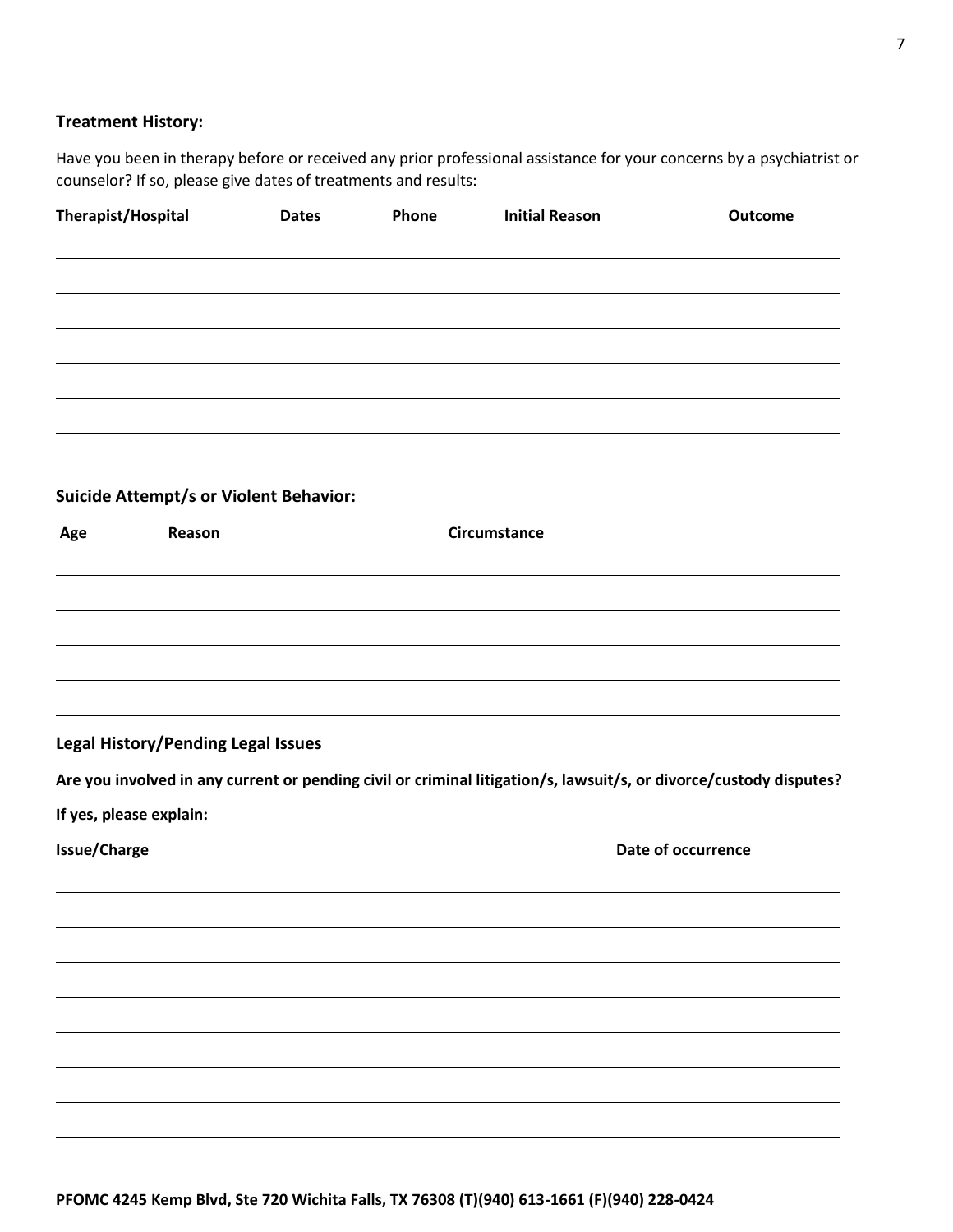### **Check any of the following that apply to you:**

|                                   | <b>Never</b> | Rarely | Frequently | <b>Very Often</b> |
|-----------------------------------|--------------|--------|------------|-------------------|
| Marijuana                         |              |        |            |                   |
| <b>Tranquilizers</b>              |              |        |            |                   |
| <b>Sedatives</b>                  |              |        |            |                   |
| <b>Aspirin</b>                    |              |        |            |                   |
| Cocaine                           |              |        |            |                   |
| <b>Painkillers</b>                |              |        |            |                   |
| <b>Alcohol</b>                    |              |        |            |                   |
| <b>Coffee</b>                     |              |        |            |                   |
| <b>Cigarettes</b>                 |              |        |            |                   |
| <b>Narcotics</b>                  |              |        |            |                   |
| <b>Stimulants</b>                 |              |        |            |                   |
| <b>Hallucinogens</b>              |              |        |            |                   |
| <b>Compulsive Exercise</b>        |              |        |            |                   |
| <b>Use Laxatives</b>              |              |        |            |                   |
| <b>Early morning awakening</b>    |              |        |            |                   |
| <b>Fitful sleep</b>               |              |        |            |                   |
| <b>Binge / Purge</b>              |              |        |            |                   |
| Poor appetite                     |              |        |            |                   |
| Eat "junk foods"                  |              |        |            |                   |
| Lack of interest in<br>activities |              |        |            |                   |
| <b>Allergies</b>                  |              |        |            |                   |

**Chemical Use:**

**Have you ever felt the need to cut down on your drinking? \_\_ No \_\_ Yes Have you ever felt annoyed by criticism of your drinking? \_\_ No \_\_ Yes Have you ever felt guilty about your drinking? \_\_ No \_\_ Yes Have you ever taken a morning "eye-opener"? \_\_ No \_\_ Yes How much beer, wine, or hard liquor do you consume each week, on average? How much tobacco do you smoke or chew each day?**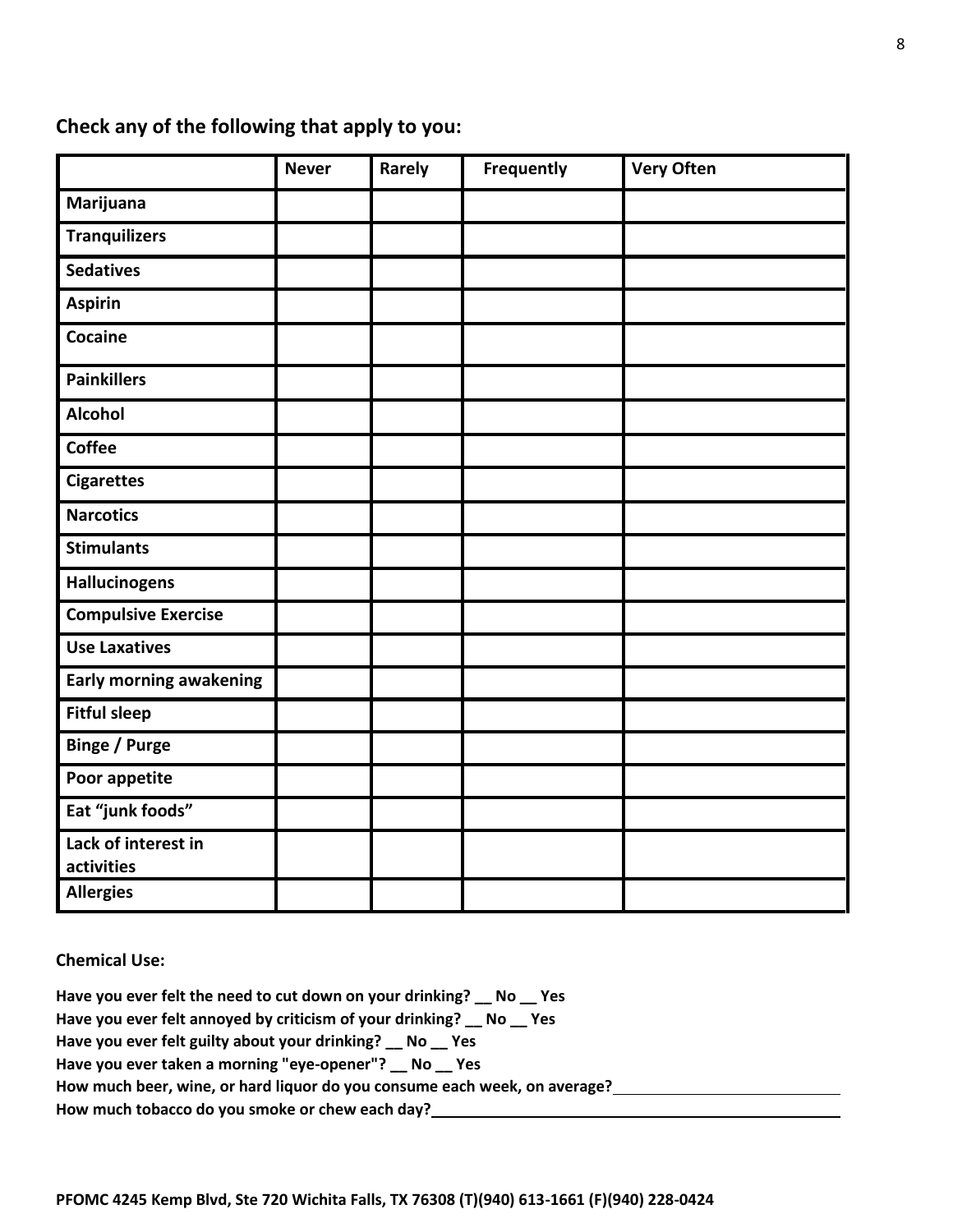|  |  | Which drugs (not medications prescribed for you) have you used in the last 10 years & how frequently? |
|--|--|-------------------------------------------------------------------------------------------------------|
|--|--|-------------------------------------------------------------------------------------------------------|

|                                                                                                     | them, their effects, and so forth: University of the control of the control of the control of the control of the control of the control of the control of the control of the control of the control of the control of the cont              |                 | Please provide details about your use of these drugs or other chemicals, such as amounts, how often you used |                                 |
|-----------------------------------------------------------------------------------------------------|---------------------------------------------------------------------------------------------------------------------------------------------------------------------------------------------------------------------------------------------|-----------------|--------------------------------------------------------------------------------------------------------------|---------------------------------|
| <b>Abuse History:</b>                                                                               | I was not abused in any way                                                                                                                                                                                                                 |                 | I was abused                                                                                                 |                                 |
| P = Physical, such as beatings.<br>E = Emotional, such as humiliation.<br>Kind of abuse<br>Your age | If you were abused, please indicate the following. For kind of abuse, use these letters:<br>S = Sexual, such as touching/molesting, fondling, or intercourse.<br>N = Neglect, such as failure to feed, shelter, or protect you.<br>By whom? | Effects on you? | Whom did you tell?                                                                                           | <b>Consequences of telling?</b> |
|                                                                                                     |                                                                                                                                                                                                                                             |                 |                                                                                                              |                                 |
|                                                                                                     |                                                                                                                                                                                                                                             |                 |                                                                                                              |                                 |
|                                                                                                     |                                                                                                                                                                                                                                             |                 |                                                                                                              |                                 |
| Social:                                                                                             |                                                                                                                                                                                                                                             |                 |                                                                                                              |                                 |
|                                                                                                     | Friendships, Community & Spirituality - describe quality, frequency, activities, etc:                                                                                                                                                       |                 |                                                                                                              |                                 |
|                                                                                                     |                                                                                                                                                                                                                                             |                 |                                                                                                              |                                 |